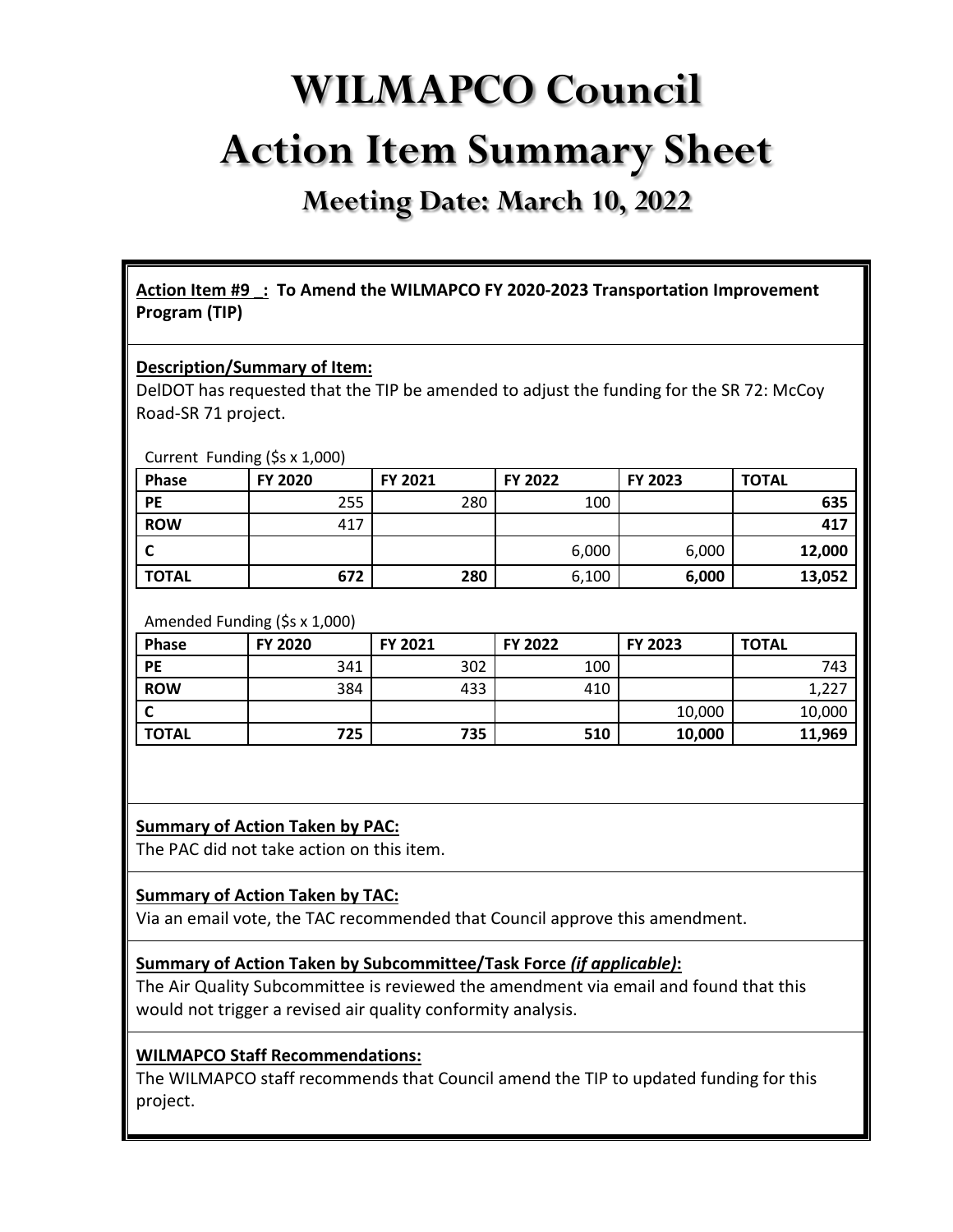The Tower at STAR Campus 100 Discovery Blvd, Suite 800 Newark DE 19713 302-737-6205; Fax 302-286-7131 e-mail: wilmapco@wilmapco.org website: www.wilmapco.org

*WILMAPCO Council:*

**John Sisson, Chair** *Delaware Transit Corporation Chief Executive Officer*

**David L. Edgell** *Delaware Office of State Planning Coordination, Director*

**Danielle Hornberger** *Cecil County Executive*

**Michael Kline** *Mayor of North East* 

**Nicole Majeski** *Delaware Dept. of Transportation Secretary*

**Matthew Meyer** *New Castle County Executive*

**Heather Murphy** *Maryland Dept. of Transportation Director, Office of Planning and Capital Programming* 

**Michael S. Purzycki** *Mayor of Wilmington*

**Eric Scott Thompson** *Mayor of Elsmere*

**WILMAPCO Executive Director** Tigist Zegeye

## **DRAFT**

# **RESOLUTION BY THE WILMINGTON AREA PLANNING COUNCIL (WILMAPCO)**

## **AMENDING THE FY 2020-2023 TRANSPORTATION IMPROVEMENT PROGRAM, NEW CASTLE COUNTY ELEMENT**

**WHEREAS,** the Wilmington Area Planning Council (WILMAPCO) has been designated the Metropolitan Planning Organization for Cecil County, Maryland and New Castle County, Delaware by the Governors of Maryland and Delaware, respectively; and

**WHEREAS,** the United States Department of Transportation's (USDOT) Regulations of Fixing America's Surface Transportation (FAST), Metropolitan Planning Requirements, require that, in air quality non-attainment areas, the MPO, in cooperation with participants in the planning process, develop and, at least every four years, updates the Transportation Improvement Program (TIP); and

**WHEREAS,** the WILMAPCO TIP format incorporates a four-year period for the listing of priority projects to be implemented, as well as a list of program development projects; and

**WHEREAS,** the amendment to the FY 2020-2023 TIP has undergone appropriate community and technical reviews; and

**WHEREAS,** the amendment to the TIP has been determined to be air quality conforming in accordance with FAST and Clean Air Act and Amendments (CAAA) of 1990 requirements; and;

**WHEREAS,** the amendment to the FY 2020-2023 TIP have been found to be financially constrained, as directed by 23 CFR 450.326, and consistent with the Regional Transportation Plan;

**NOW, THEREFORE, BE IT RESOLVED** that the Wilmington Area Planning Council does hereby amend the FY 2020-2023 Transportation Improvement Program to include updated funding for the SR 72, McCoy Road to SR 71 Project.

Date: John Sisson, Chairperson Wilmington Area Planning Council

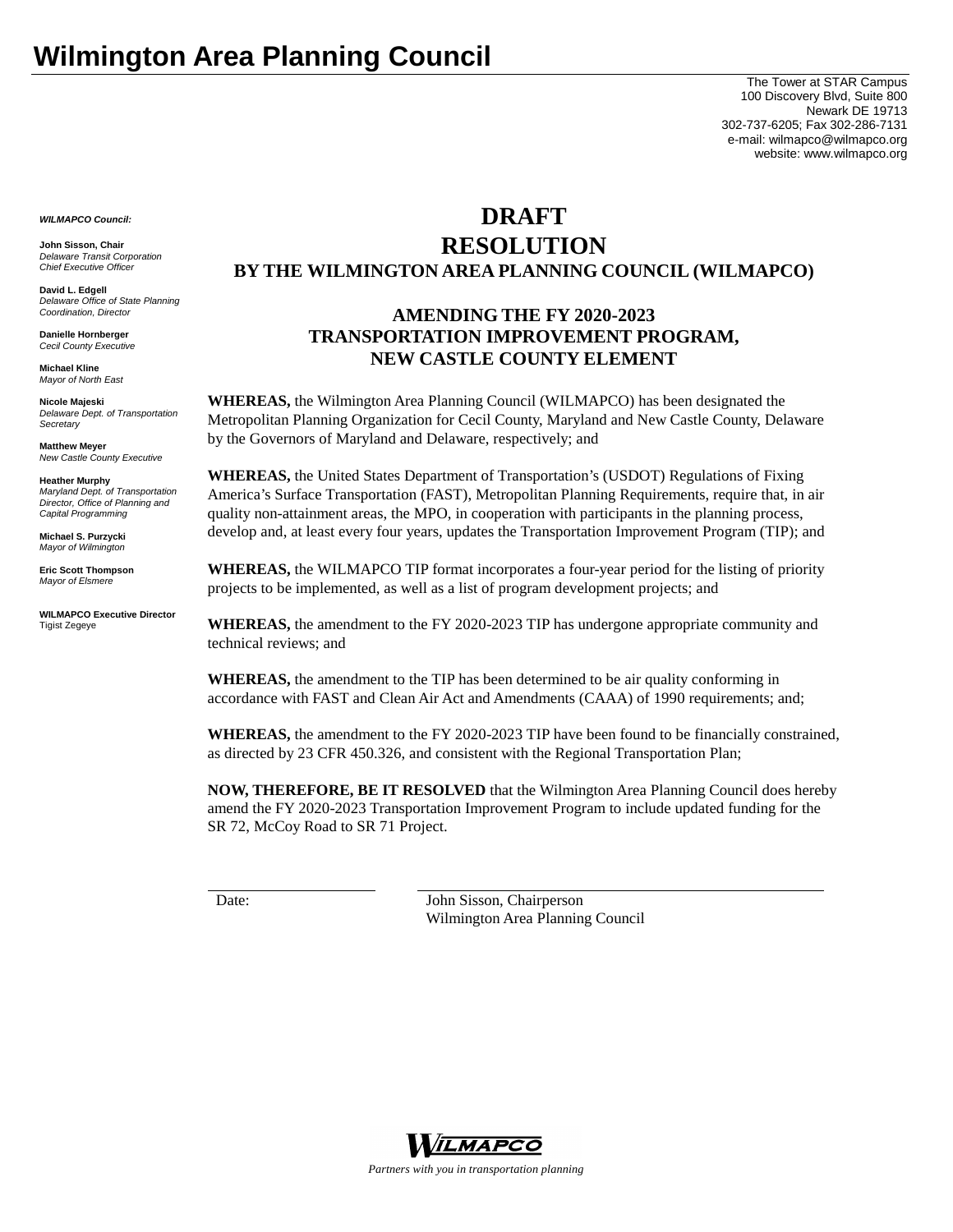#### **WILMAPCO**

*Partners with you in transportation planning*

# **TRANSPORTATION IMPROVEMENT PROGRAM AMENDMENT FORM**

This form must be completed and all questions must be answered in order to process this request.

**Date of Submission:** 2/17/22

**TIP to be Amended**: FY2020-FY2023

**Sponsoring Agency**: DelDOT

**Project Name:** SR 72, McCoy Road to SR 71 (T200601102)

**Project Category**: Road Systems

**Project Description:** The proposed improvements include widening SR 72 from one lane in each direction to two lanes in each direction. The project will add a two-way left turn lane. The project will also include the addition of bike lanes and sidewalks.

**Project Justification:** These pedestrian improvements enhance multi-modal transportation along the SR 72 roadway by providing safety and operational improvements in the project area.

| Funding                      | Phase         | FY20<br><b>SPEND</b> | <b>FY 21</b><br><b>SPEND</b> | <b>FY 22</b><br><b>SPEND</b> | <b>FY 23</b><br><b>SPEND</b> | Total        |
|------------------------------|---------------|----------------------|------------------------------|------------------------------|------------------------------|--------------|
| 80/20 FHWA                   | PE            | \$340,746            | \$301,904                    | \$100,000                    | \$0                          | \$742.650    |
| 80% FHWA/<br>20% Toll Credit | <b>ROW</b>    | \$384,054            | \$433,001                    | \$409,574                    | \$0                          | \$1,226,629  |
| 80/20 FHWA                   | $\mathcal{C}$ | \$0                  | \$0                          | \$0                          | 10,000,000                   | 10,000,000   |
| Total                        |               | \$724,800            | \$734,905                    | \$509,574                    | \$10,000,000                 | \$11,969,279 |

**Funding:** Federal \$9,820,749 State \$2,148,530 Other \$0 Total \$11,969,279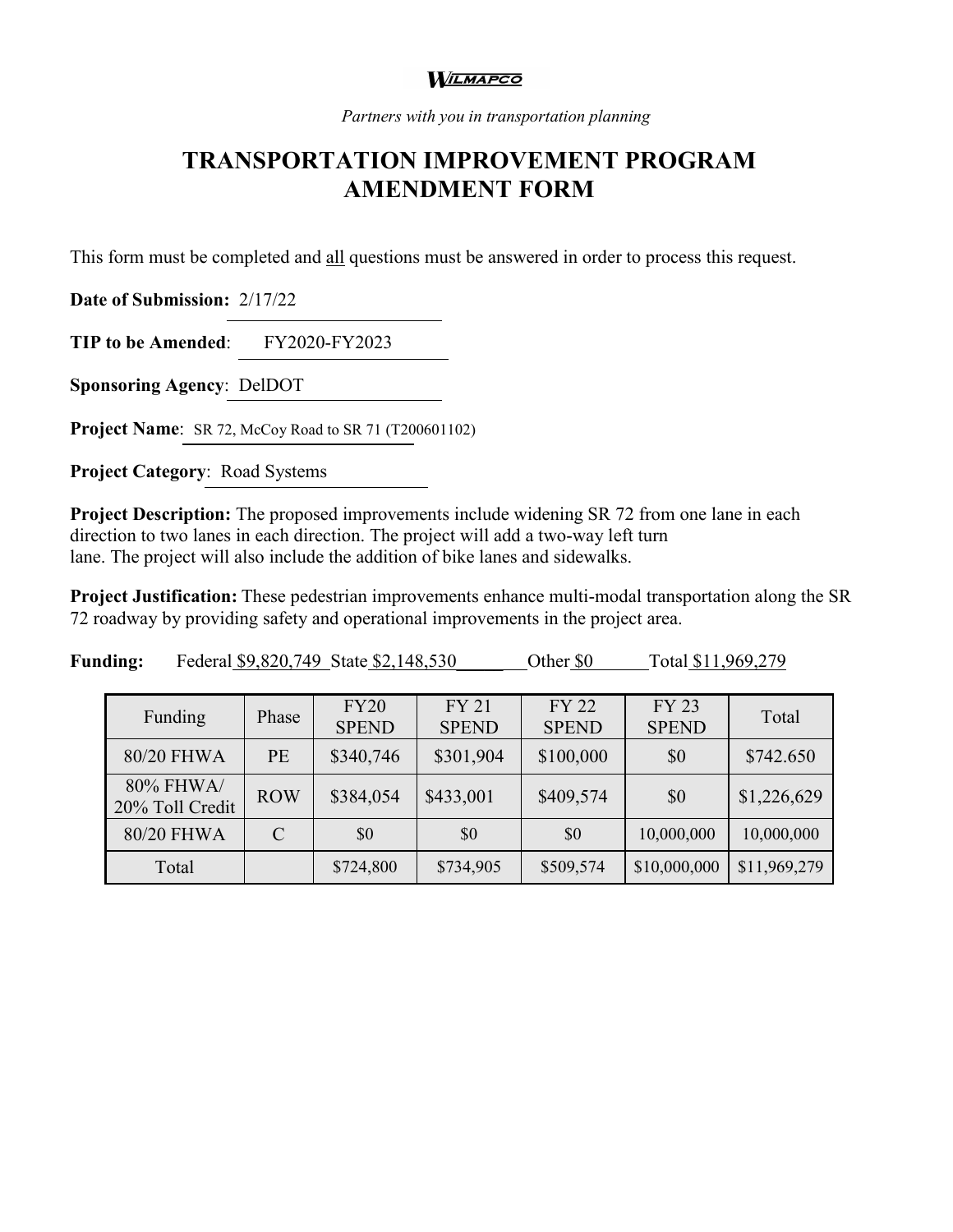1. Does this project require a new conformity determination? No

(Section 51.400)(C2) "A TIP amendment requires a new conformity determination for the entire TIP before the amendment is approved by the MPO, unless it merely adds or deletes exempt projects listed in (Section  $51.460$ ."

2. Is this project regionally significant? Yes

(Section 450.324)(f)(3) "The TIP shall include…all regionally significant transportation projects for which an FHWA or the FTA approval is required whether or not the projects are to be funded with title 23, U.S.C., or Federal Transit Act funds, e.g., addition of an interchange to the Interstate System with State, local, and/or private funds, demonstration projects not funded under title 23, U.S.C., or the Federal Transit Act, etc."

3. Has this project had the opportunity for public comment? Yes

(Section 450.326) "… Public involvement procedures consistent with Section 450.316 (b)(1) shall be utilized in amending the TIP, except that these procedures are not required for TIP amendments that only involve projects of the type covered in Section 450.324 (I)."

4. Has this project been found to be financially constrained? Yes

(Section 450.324)(e) "The TIP shall be financially constrained by year and include a financial plan that demonstrates which projects can be implemented using current revenue sources (while the existing transportation system is being adequately operated and maintained. The financial plan shall be developed by the MPO in cooperation with the State and transit operator…"

Please indicate funding sources by agency: DelDOT, FHWA

5. Is this project consistent with the WILMAPCO Metropolitan Transportation Plan? Yes (Section 450.324)(f)(2) "The TIP shall include…only projects that are consistent with the transportation plan."

If not, is there a resolution to amend the Metropolitan Transportation Plan?

Please provide any additional pertinent information below: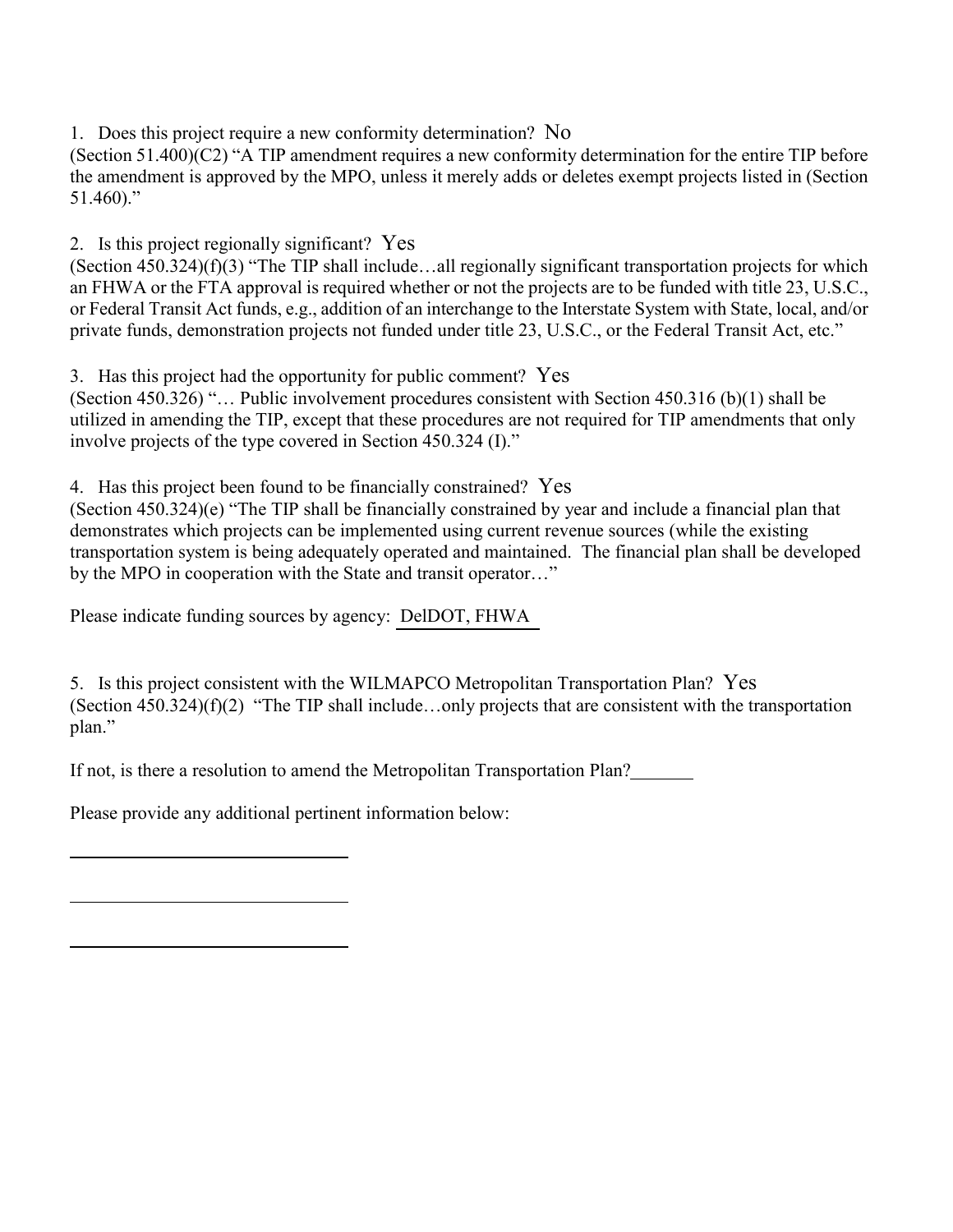## **WILMAPCO Transportation Improvement Program Submission/Amendment Description of Public Participation**

**Project Name:** SR 72, McCoy Road to SR 71 (T200601102)

#### **Which techniques were used to seek public comment (please use additional pages if needed).**

| X  | Public workshops/meetings                                                                                                                                                                                                      |                                                 |  |  |  |  |  |  |  |  |  |
|----|--------------------------------------------------------------------------------------------------------------------------------------------------------------------------------------------------------------------------------|-------------------------------------------------|--|--|--|--|--|--|--|--|--|
|    | Number of public workshops/meetings: 3                                                                                                                                                                                         |                                                 |  |  |  |  |  |  |  |  |  |
|    | Format: live in person meetings                                                                                                                                                                                                |                                                 |  |  |  |  |  |  |  |  |  |
|    | Location(s): Wilbur Elementary school                                                                                                                                                                                          |                                                 |  |  |  |  |  |  |  |  |  |
|    | Number of attendees:                                                                                                                                                                                                           |                                                 |  |  |  |  |  |  |  |  |  |
|    | 1/2012: 120 attendees<br>1/2013: 15 attendees<br>$\bullet$<br>3/2013: 31 attendees                                                                                                                                             |                                                 |  |  |  |  |  |  |  |  |  |
|    | Main issue raised:                                                                                                                                                                                                             |                                                 |  |  |  |  |  |  |  |  |  |
|    | Sewer connectivity<br>$\bullet$<br>Speeding<br>$\bullet$<br>Personal real estate concerns<br>There were several additional public meetings with various communities as well as the Wilbur Elementary                           |                                                 |  |  |  |  |  |  |  |  |  |
|    | School Board.                                                                                                                                                                                                                  |                                                 |  |  |  |  |  |  |  |  |  |
|    | Overall, the public support for the project was (check one):                                                                                                                                                                   |                                                 |  |  |  |  |  |  |  |  |  |
|    | _ Strong support, few concerns                                                                                                                                                                                                 | Some opposition, many concerns                  |  |  |  |  |  |  |  |  |  |
|    | X Some support, but some concerns                                                                                                                                                                                              | raised                                          |  |  |  |  |  |  |  |  |  |
|    | raised                                                                                                                                                                                                                         | Strong opposition, major problems<br>identified |  |  |  |  |  |  |  |  |  |
|    | Mixed, equal support and<br>opposition                                                                                                                                                                                         |                                                 |  |  |  |  |  |  |  |  |  |
|    | Unresolved issues identified: Unresolved issues identified:                                                                                                                                                                    |                                                 |  |  |  |  |  |  |  |  |  |
|    | <b>Citizen Advisory/Steering Committee</b>                                                                                                                                                                                     |                                                 |  |  |  |  |  |  |  |  |  |
|    | Survey                                                                                                                                                                                                                         |                                                 |  |  |  |  |  |  |  |  |  |
|    | Number surveyed: ________                                                                                                                                                                                                      |                                                 |  |  |  |  |  |  |  |  |  |
|    | Results:                                                                                                                                                                                                                       |                                                 |  |  |  |  |  |  |  |  |  |
|    | $X$ Elected officials briefings                                                                                                                                                                                                |                                                 |  |  |  |  |  |  |  |  |  |
|    | Other the contract of the contract of the contract of the contract of the contract of the contract of the contract of the contract of the contract of the contract of the contract of the contract of the contract of the cont |                                                 |  |  |  |  |  |  |  |  |  |
|    | How was the public notified about the project?                                                                                                                                                                                 |                                                 |  |  |  |  |  |  |  |  |  |
|    | $X$ Web page                                                                                                                                                                                                                   | Publications<br>Distribution: Distribution:     |  |  |  |  |  |  |  |  |  |
| X. | Legal notice                                                                                                                                                                                                                   | $\mathsf{X}^-$<br>Newsletter/brochure           |  |  |  |  |  |  |  |  |  |
|    | Videos                                                                                                                                                                                                                         | Flyers                                          |  |  |  |  |  |  |  |  |  |
|    | Radio/television                                                                                                                                                                                                               |                                                 |  |  |  |  |  |  |  |  |  |
|    | Other CTP and MPO Hearings                                                                                                                                                                                                     |                                                 |  |  |  |  |  |  |  |  |  |

#### **How has the project changed as a result of public comments?**

Sewer connectivity was maximized to include as many new properties as possible. For the speeding concerns a traffic study was completed and it was decided to lower the speed limit of the road after project completion by 5 mph.

#### **Comment further on the quantity and quality of the public participation:**

In general, the project has been well received by the public. The public understands and welcomes the improvements this project will bring.